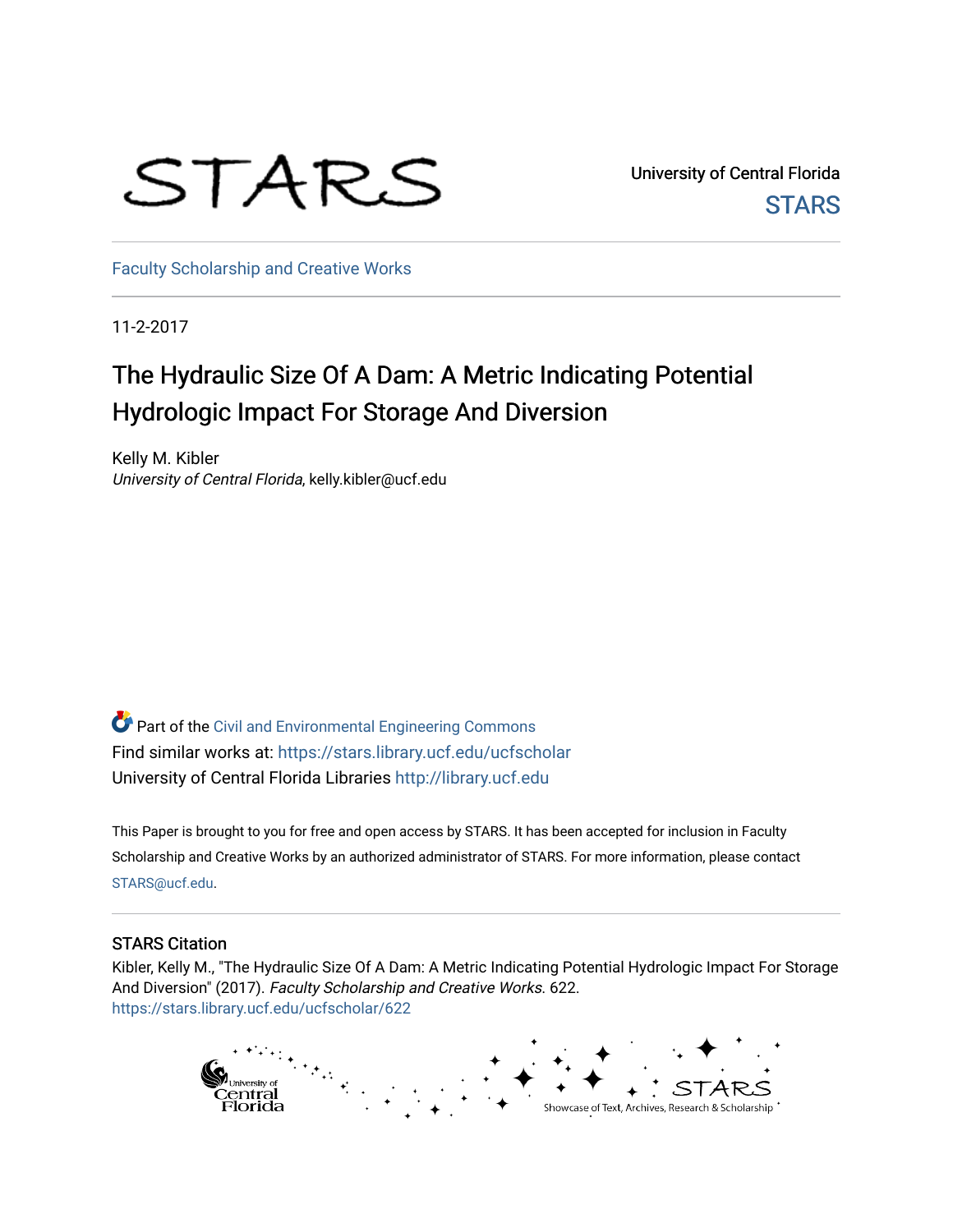## **The Hydraulic Size of a Dam: A Metric Indicating Potential Hydrologic Impact from Storage and Diversion**

#### **Abstract**

Easily-calculated metrics describing potential impacts of dams are often used as preliminary investigations, or in analyses describing hydrologic impact over large scales and involving many dams. However, common dam impact metrics overwhelmingly reflect effects of medium to large reservoirs. Indicators applied to describe a dam's capacity to alter downstream river flows typically consider reservoir storage as a sole mechanism of hydrologic impact. Herein, metrics of hydraulic size are proposed to encompass potential impacts related to both storage and diversion of water. Hydrologic effect due to storage and diversion computed across a sample of diversion and non-diversion dams exemplifies that hydrologic alteration related to diversion may be significant, even where storage-based indicators suggest that potential for hydrologic impact is low. As compared to metrics based on storage alone, the proposed metrics offer a more flexible and inclusive description of hydrologic impact and one which is more universally applicable to dams of variable design and purpose.

**Keywords:** Dams; Hydrologic alteration; Diversion; Storage; Impact assessment

#### **Short Communication**

Volume 1 Issue 4 - 2017

#### Kihler KM\*

*Department of Civil Environmental & Construction Engineering, University of Central Florida, USA*

**\*Corresponding author:** Kibler KM, Department of Civil Environmental & Construction Engineering, University of Central Florida, USA, Email:

**Received:** August 25, 2017 **| Published:** November 02, 2017

#### **Introduction**

River scientists and engineers have long sought to understand and quantitatively describe potential for hydro-geomorphic impact to the river environment caused by dams and flow regulation. Despite acknowledgement that simplified metrics (e.g. dam height, reservoir size, installed hydropower capacity, gross static head) are potentially poor indicators of a dam's environmental impact [1,2] and despite development of more comprehensive models [3-5] simplified indicators of impact size remain widely referenced. In some cases, for instance in differentiating small and large hydropower dams on the basis of power generation capacity, such indicators are used as policy tools in attempt to segregate high- and low-impact projects [6,7]. If metrics applied in dam decision making fail to adequately indicate environmental effect size [8], outcomes could include outsized and unintended ecological impact, including loss of aquatic biodiversity and ecosystem services. However, the persistence of simplified indicators, including those known to be at best reductionist and at worst misleading, speaks to the need for broad-based and simple classification metrics that more accurately indicate the potential hydrologic effect of a dam. Herein, a metric of hydraulic dam size is proposed to fulfill the need for preliminary analysis of potential hydrologic impact. Notably, the proposed non dimensional indicator encompasses multiple potential mechanisms of hydrologic impact, including water storage and diversion, within a single metric. The proposed metric more accurately assesses potential impact from diversion and allows for direct comparison of hydraulic size between dams of varied design and operations, as well as across scales.

#### **Mechanisms of hydrologic impact from dams**

The ways in which storage reservoirs affect downstream flow regimes and aquatic ecosystems have been extensively reported and reviewed [9-14] and metrics indicating potential for hydrologic change by dams [5-16] are often designed to describe such large dam-storage reservoir complexes. For example, the primary mechanism for hydrologic change from large dam-reservoir facilities derives from control supported by reservoir storage [17]. Larger storage capacity relative to inflows may indicate that operations have greater capacity to change the river's natural flow pattern, for instance by storing flood peaks, increasing base flows, or altering the timing and frequency of high and low flows [12-18]. Hence, metrics such as the ratio of reservoir storage to annual flows [10-15] or similar derivatives of retention time [16] are widely applied to describe impact potential. Such metrics elegantly normalize the degree of reservoir storage control by the size of the river on which they are placed. As such, a large reservoir placed on a comparatively large river is gauged to have less flow regulation potential than a reservoir of similar size constructed on a smaller river. Such a normalization of effect to encompass the river's capacity offers substantial improvement over metrics which indicate the size of infrastructure alone (dam height, reservoir volume or area) with no corresponding information regarding river size. However, storage-based metrics will fail to predict hydrologic alteration by diversion, particularly at facilities characterized by comparatively small reservoirs but with large capacity to modify flows through diversion [19]. Unlike storage reservoirs, hydrologic alteration in the case of diversion dams is not necessarily achieved through reservoir control, but rather by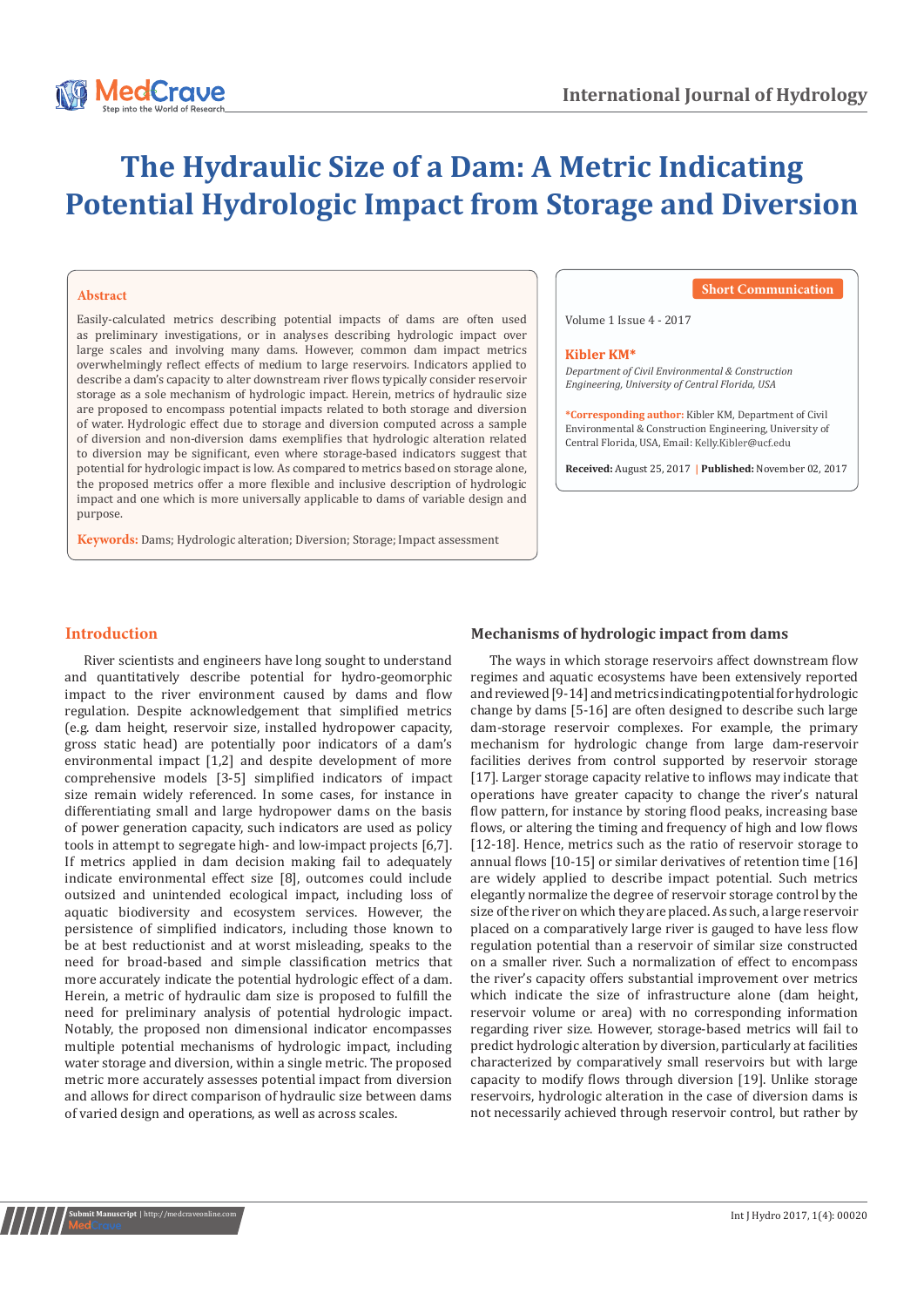the capacity of diversion. Hydrologic effects from diversion dams and smaller reservoirs have been investigated and reported far less widely, such that the literature developed around hydrologic alteration by dams and dam impact metrics overwhelmingly reflect effects of medium to large reservoirs. However, estimates by Pareto distribution models indicate that globally well over 99% of existing reservoirs are likely characterized by surface areas less than  $1 \text{ km}^2$  [12-20]. Thus, the most commonly applied metrics for indicating downstream hydrologic impact of dams may be systematically biased, identifying impacts related to storage while failing to recognize diversion as another primary mechanism of hydrologic impact. The outcome narrative, that a diversion dam with small reservoir has little potential to impact downstream hydrology, is in some case wholly incorrect [1]. The few existing hydrologic analyses related to diversion hydropower dams, for instance indicate potential for severe hydrologic impact related to diversion [19-24]. Therefore, metrics that encompasses multiple potential mechanisms of hydrologic alteration may be more universally applicable, and will better facilitate comparisons between dams of diverse purpose and design.

#### **The hydraulic size of a dam: a proposed metric**

### A non dimensional metric of dam hydraulic size  $i(t)$ <sub>dam</sub> (Eq.

1) is computed by joint consideration of flow control through both reservoir storage and diversion, normalized relative to river flows:

$$
i(t)_{\text{dam}} = \frac{\max\left\{V(t)_{\text{res}} \cdot \int_{0}^{t} Q(t)_{\text{div}} dt\right\}}{\int_{0}^{t} Q(t)_{\text{flow}} dt}
$$
(1)

In Eq. 1,  $V(t)_{res}$  is the mean reservoir volume (L<sup>3</sup>) over a given time period,  $Q(t)_{flow}$  and  $Q(t)_{div}$  are respectively the instantaneous river inflows and diverted river flows  $(L^{3}t^{-1})$  over the same time period. The most universally informative time period for analysis is likely annual; however the seasonal variability of dam hydraulic size may also be of interest and hydraulic size may be computed over other durations.

Hydraulic size should be computed using the greater of reservoir volume or diverted volume; to combine the two additively could be misleading, for instance, in the case of irrigation dams, where both storage and diversion are potentially significant sources of alteration. In such cases, additional information about the specific nature of potential hydrologic effect can be discerned in the comparison of the two discrete hydraulic size components,  $i(t)$ <sub>storage</sub> and  $i(t)$ <sub>diversion</sub> (Eq. 2a & 2b).

$$
i(t)_{\text{storage}} = \frac{V(t)_{\text{res}}}{\int_{0}^{t} Q(t)_{\text{flow}}} dt
$$
 (2a)

$$
i\left(t\right)_{\text{diversion}} = \frac{\int_{0}^{t} Q\left(t\right)_{\text{div}}}{\int_{0}^{t} Q\left(t\right)_{\text{flow}}} dt
$$
 (2b)

The two components are characterized by different theoretical upper bounds. The upper bound of  $i(t)_{\textit{storage}}$  may be over one, as storage of very large reservoirs may exceed annual runoff volume. On the other hand,  $i(t)$ <sub>diversion</sub> may not exceed one. Comparison of hydraulic size components allows for quantitative description of the relative contributions of storage and diversion to overall alteration potential. For instance, when applied to a set of diversion and non-diversion dams (Figure 1) comparison of discrete hydraulic size components clearly indicates that diversion, rather than storage, is the primary mechanism for hydrologic change below diversion dams. The mean  $i(t)$ <sub>diversion</sub> across the diversion</sub> dams analyzed can be interpreted to convey that 75±7 percent of incoming flows may be controlled by diversion, while mean  $i(t)$ <sub>storage</sub> conveys that less than 0.02 percent of flows may be

stored in the reservoirs. Additionally, the capability to compare hydraulic size across the variable sample of dams (this sample includes diversion and non-diversion dams, heights ranging from 4 m to over 300 m; reservoir volumes ranging from  $10^{-3}$ mcm to over 104 mcm) provides a conceptual illustration of how different dam designs may affect downstream hydrology. At the analysis scale of individual dams, hydraulic size of only the largest non-diverting storage reservoirs are within the same order of magnitude as all of the diversion dams. Contrarily, if impact potential is computed based on storage only, all diversion dams fall well below the 2 % regulation threshold proposed to indicate potential for significant hydrologic change [12]. The potential for hydrologic alteration due to diversion clearly can be substantial and should thus be accounted within dam impact indicators.



Figure 1: Hydraulic size components of a sample of diversion and non-diversion dams, with the 2% regulation threshold indicated data from 1, 22, 23 and 24.

**Citation:** Kibler KM (2017) The Hydraulic Size of a Dam: A Metric Indicating Potential Hydrologic Impact from Storage and Diversion. Int J Hydro 1(4): 00020. DOI: [10.15406/ijh.2017.01.00020](http://dx.doi.org/10.15406/ijh.2017.01.00020)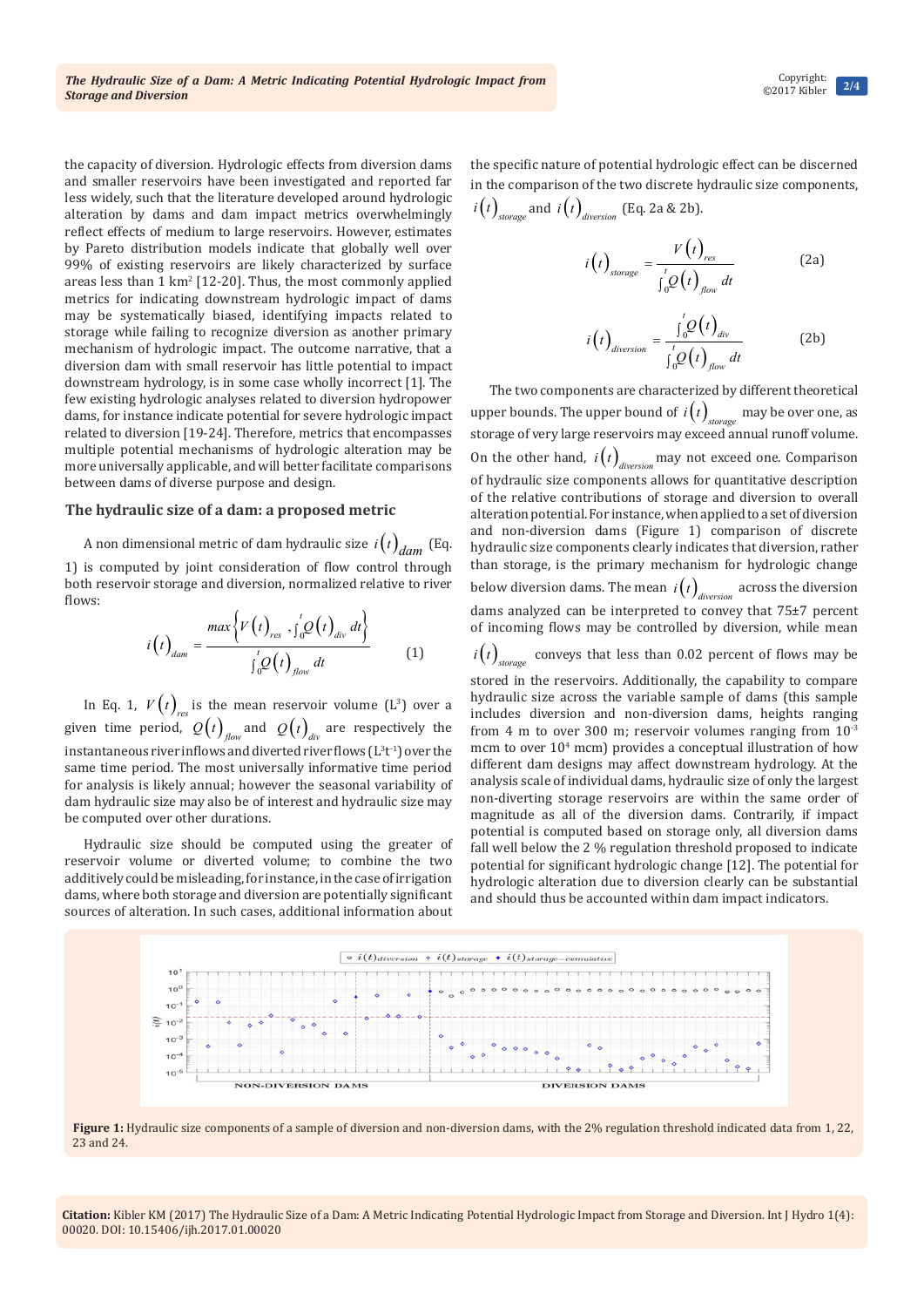#### **Hydraulic size analysis nodes**

Regulation metrics developed for dams with storage reservoirs are traditionally computed at the dam site using observed or estimated reservoir inflows. Analysis of cumulative regulation effects by multiple dams at the reach or river scale may be computed along a river network, by combining upstream storage volume additively across all upstream reservoirs [15]. However, it is also possible that a single dam may be linked to more than one location of impact, particularly if water is diverted outside of the river basin. It therefore may be necessary to compute hydraulic size as a measure of flow regime impact from a single dam at multiple analysis nodes; for instance at the site of flow diversion (at the dam) and at other locations representing hydrologic signatures of return flows. As an example, water diverted for hydropower production may be transferred to a power generation facility in a different basin, where water diverted from several rivers may be returned to a single river. In the case where diverted water is released to a different river, the tailrace or location of return flow should also be analyzed as a location for potential hydrologic regime impact [3]. Water diverted for irrigation also may reemerge as return flows to a different river, and similarly may affect hydrologic signatures. The potential for multiple locations of impact may complicate the analysis of cumulative effect of diversion dams, and it should be noted that diversion volumes may not always be additively combined in the same manner as storage volumes. In the case of rivers developed by series of several diversion dams, thorough understanding of diversion and return flow locations are necessary to create a reach-scale cumulative impact metrics

#### **Conclusion**

New metrics of hydraulic size are proposed to indicate potential for hydrologic impact of a dam. It is suggested that hydraulic size should encompass both storage and diversion as potential mechanisms of hydrologic effect. Comparison of hydraulic size components due to storage and diversion computed across a sample of diversion and non-diversion dams illustrates that the magnitude of possible diversion effects may be comparable to impacts below large storage reservoirs. Metrics based on storage alone would not be sensitive to detect such effects. The proposed metrics therefore present a more flexible and inclusive description of dam impact, and one which is more universally applicable to dams of variable design and purpose, as compared to metrics based on storage alone. While the proposed metrics may constitute incremental improvement over more simplified metrics, it should be stressed that the primary utility in their application remains that of a preliminary analysis or indicator of potential for hydrologic impact. Detailed site- or reach-scale study of actual flow dynamics with and without regulation is necessary to determine true hydrologic impact. However, the proposed metrics may be useful in determining large-scale impacts of flow regulation through combined storage and diversion. To this point, global-scale analyses of potential for hydrologic change due to dams has been biased towards the sample of dams represented in global databases, which are likely larger, with greater storage potential, relative to the global population of dams. Metrics applied in past global assessments additionally have not accounted for potential hydrologic impacts of diversion.

Concerted efforts to better describe the global dam population, for instance through combined database and statistical methods, and application of more comprehensive flow alteration indices may enhance understanding of the impact of flow regulation to global hydrology.

#### **Acknowledgment**

None.

#### **Conflict of Interest**

None.

#### **References**

- 1. [Poff NL, Hart DD \(2002\) How dams vary and why it matters for the](http://citeseerx.ist.psu.edu/viewdoc/download?doi=10.1.1.423.1233&rep=rep1&type=pdf)  [emerging science of dam removal. BioScience 52\(8\): 1-93.](http://citeseerx.ist.psu.edu/viewdoc/download?doi=10.1.1.423.1233&rep=rep1&type=pdf)
- 2. [Kibler KM, Tullos DD \(2013\) Cumulative biophysical impact of small](http://onlinelibrary.wiley.com/doi/10.1002/wrcr.20243/abstract)  [and large hydropower development in Nu River, China. Water Resour](http://onlinelibrary.wiley.com/doi/10.1002/wrcr.20243/abstract)  [Res 49\(6\): 3104-3118.](http://onlinelibrary.wiley.com/doi/10.1002/wrcr.20243/abstract)
- 3. [Grant GE, Schmidt JC, Lewis SL \(2003\) A geological framework for](http://wpg.forestry.oregonstate.edu/sites/wpg/files/bibliopdfs/03GrantetalDeschutes.pdf)  [interpreting downstream effects of dams on rivers. In: Jim EO Connor](http://wpg.forestry.oregonstate.edu/sites/wpg/files/bibliopdfs/03GrantetalDeschutes.pdf)  [& Gordon E Grant \(Eds.\), A Peculiar River: Geology, Geomorphology,](http://wpg.forestry.oregonstate.edu/sites/wpg/files/bibliopdfs/03GrantetalDeschutes.pdf)  [and Hydrology of the Deschutes River, Oregon, AGU, USA, p. 1-18.](http://wpg.forestry.oregonstate.edu/sites/wpg/files/bibliopdfs/03GrantetalDeschutes.pdf)
- 4. [McManamay RA, Oigbokie CO, Kao SC, Bevelhimer MS \(2016\)](http://onlinelibrary.wiley.com/doi/10.1002/rra.3004/full)  [Classification of US hydropower dams by their modes of operation.](http://onlinelibrary.wiley.com/doi/10.1002/rra.3004/full)  [River Research and Applications 32\(7\): 1450-1468.](http://onlinelibrary.wiley.com/doi/10.1002/rra.3004/full)
- 5. [Grill G, Lehner B, Lumsdon AE, Mac Donald GK, Zarfl C, et al. \(2015\)](http://iopscience.iop.org/article/10.1088/1748-9326/10/1/015001/pdf)  [An index-based framework for assessing patterns and trends in river](http://iopscience.iop.org/article/10.1088/1748-9326/10/1/015001/pdf)  [fragmentation and flow regulation by global dams at multiple scales.](http://iopscience.iop.org/article/10.1088/1748-9326/10/1/015001/pdf)  [Environmental Research Letters 10\(1\): 1-16.](http://iopscience.iop.org/article/10.1088/1748-9326/10/1/015001/pdf)
- 6. [Kibler KM, Tullos DD \(2014\) Reply to comment on Cumulative](http://onlinelibrary.wiley.com/doi/10.1002/2013WR014629/full)  [biophysical impact of small and large hydropower development in](http://onlinelibrary.wiley.com/doi/10.1002/2013WR014629/full)  [Nu River, China. Water Resources Research 50\(1\): 760-761.](http://onlinelibrary.wiley.com/doi/10.1002/2013WR014629/full)
- 7. [Renewable Energy Policy Network for the 21st Century \(REN21\)](http://www.ren21.net/Portals/0/documents/activities/gsr/REN21_GSR_2010_full_revised%20Sept2010.pdf)  [\(2010\) Renewables 2010 global status report. Renewable Energy](http://www.ren21.net/Portals/0/documents/activities/gsr/REN21_GSR_2010_full_revised%20Sept2010.pdf)  Policy Network for the 21<sup>st</sup> [Century, France, p. 1-80.](http://www.ren21.net/Portals/0/documents/activities/gsr/REN21_GSR_2010_full_revised%20Sept2010.pdf)
- 8. United Nations Framework Convention on Climate Change (UNFCCC/ CCNUCC) (2006a) Thresholds and criteria for the eligibility of hydroelectric power plants with reservoirs as CDM project activities. CDM Executive Board Report 23, Annex 5, Germany.
- 9. [Pringle CM, Freeman MC, Freeman BJ \(2000\) Regional Effects of](https://academic.oup.com/bioscience/article/50/9/807/269632)  [Hydrologic Alterations on Riverine Macrobiota in the New World:](https://academic.oup.com/bioscience/article/50/9/807/269632)  [Tropical-Temperate Comparisons. AIBS Bulletin 50\(9\): 807-823.](https://academic.oup.com/bioscience/article/50/9/807/269632)
- 10. [Nilsson C, Reidy CA, Dynesius M, Revenga C \(2005\) Fragmentation](https://www.ncbi.nlm.nih.gov/pubmed/15831757)  [and flow regulation of the world's large river systems. Science](https://www.ncbi.nlm.nih.gov/pubmed/15831757)  [308\(5720\): 405-408.](https://www.ncbi.nlm.nih.gov/pubmed/15831757)
- 11. [Dynesius M, Nilsson C \(1994\) Fragmentation and flow regulation of](http://science.sciencemag.org/content/266/5186/753)  [river systems in the northern third of the world. Science 26\(5186\):](http://science.sciencemag.org/content/266/5186/753)  [753-762.](http://science.sciencemag.org/content/266/5186/753)
- 12. [Lehner B, Reidy Liermann C, Carmen R, Vorosmarty C, Fekete B, et al.](http://onlinelibrary.wiley.com/doi/10.1890/100125/abstract)  [\(2011\) High-resolution mapping of the world's reservoirs and dams](http://onlinelibrary.wiley.com/doi/10.1890/100125/abstract)  [for sustainable river-flow management. Frontiers in Ecology and the](http://onlinelibrary.wiley.com/doi/10.1890/100125/abstract)  [Environment 9\(9\): 494-502.](http://onlinelibrary.wiley.com/doi/10.1890/100125/abstract)
- 13. [Graf WL \(1999\) Dam nation: A geographic census of American dams](http://onlinelibrary.wiley.com/doi/10.1029/1999WR900016/pdf)  [and their large-scale hydrologic impacts. Water Resources Research](http://onlinelibrary.wiley.com/doi/10.1029/1999WR900016/pdf)  [35\(4\): 1305-1311.](http://onlinelibrary.wiley.com/doi/10.1029/1999WR900016/pdf)